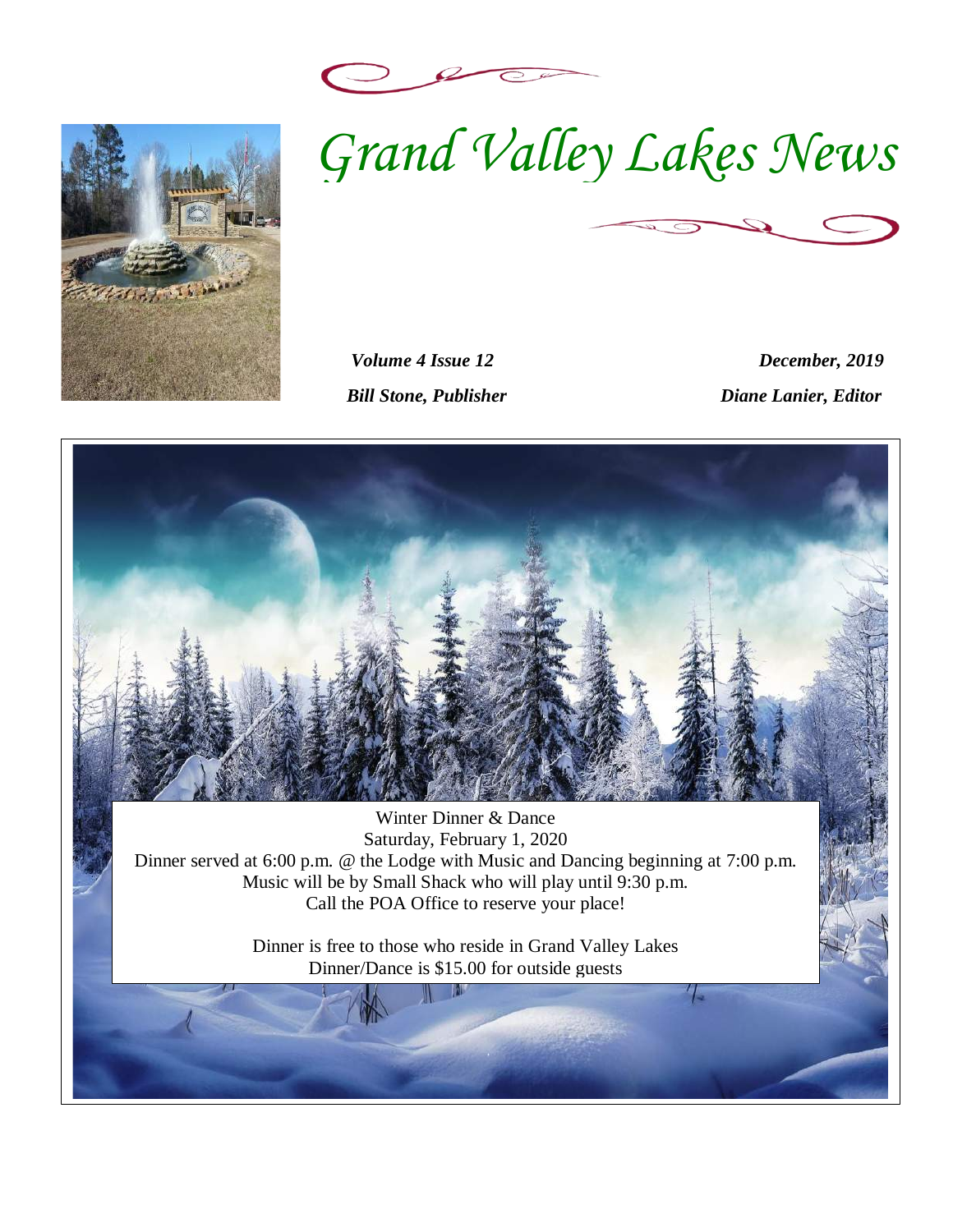### **Board of Directors' Meeting for November, 2019**

Board has short November meeting....

Aside from the normal requirements such as reading the minutes and financial reports, the November Board meeting was a short one. Ron Scott reported general consensus from attorneys was the lawsuit was nearing an end since the other party had failed to provide the court with requested information.

Jim Gehringer reported an orientation flight and in-service for local EMS, first responders, GVL Maintenance, and Security was scheduled for November 9<sup>th</sup>.

Ladies and Men's Club reported no regular meeting on the 9<sup>th</sup> but there would be a Valley wide Cleanup Day instead. Volunteers would meet at 9;00 art the POA and after project completion the Ladies would supply lunch.

Jean Harrison announced the date for the Annual Grand Valley Winter Dance would be February first. Additional information will follow as we get nearer that date.

Ron Scott reported Mom's Restaurant had been sold. The new owner is Jody Wilson.

Valley resident, John Houser, won the rifle the Fire Department raffled off as a fundraiser.

Security reported we have been having some property damage through vandalism and one perpetrator has been identified. The Sheriff's Department will be brought in for further action.

*Sponsored By the Law Office of* 

*George R. Fusner, Jr.*

*Phone: 615-251-0005*

*GVL POA Attorney*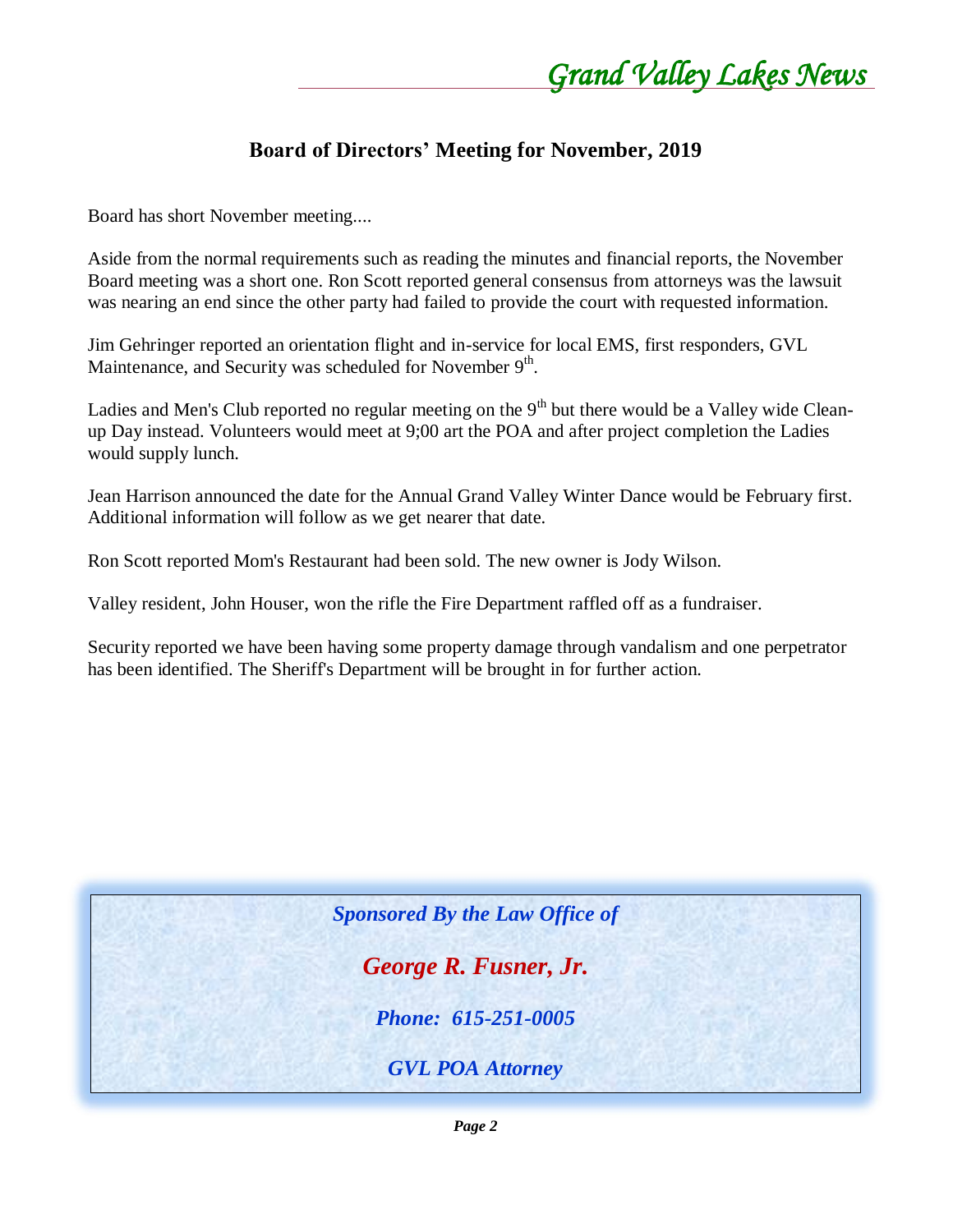*Grand Valley Lakes News* 

# *Your Community Calendar for December, 2019*

- **Saturday, December 14th @ 9:00 a.m. The Grand Valley Lakes Men's Club will meet to wrap up their year of activities and discuss what projects and fund raisers will be coming in the new year! All men of the valley are invited and encouraged to attend.**
- **Saturday, December 14th @ 10:30 a.m. The Grand Valley Lakes Ladies Club will meet to review the year's events and to begin to schedule activities fund raisers for the coming year! Every lady in the Valley is welcome to attend!**

**Wednesday, December 25th – MERRY CHRISTMAS!!**

**Tuesday, December 31st – NEW YEAR'S EVE – GOODBYE TO 2019/HELLO TO 2020!**

**Monday, January 6th - Daughters of Encouragement non-denominational Bible Study will meet @ 9:45 a.m. This first meeting will be at the home of Dotty Fulgham at 70 Browning Knoll Cove here in the Valley. Please call Dotty @ 678-230-3650 for more information. The study will meet each Monday through March 23, 2020.**

### **SAVE THE DATE:**

**Saturday, February 1st @ 6:00 Winter Dinner/Dance at POA Lodge Be sure To call the POA Office to reserve your place.**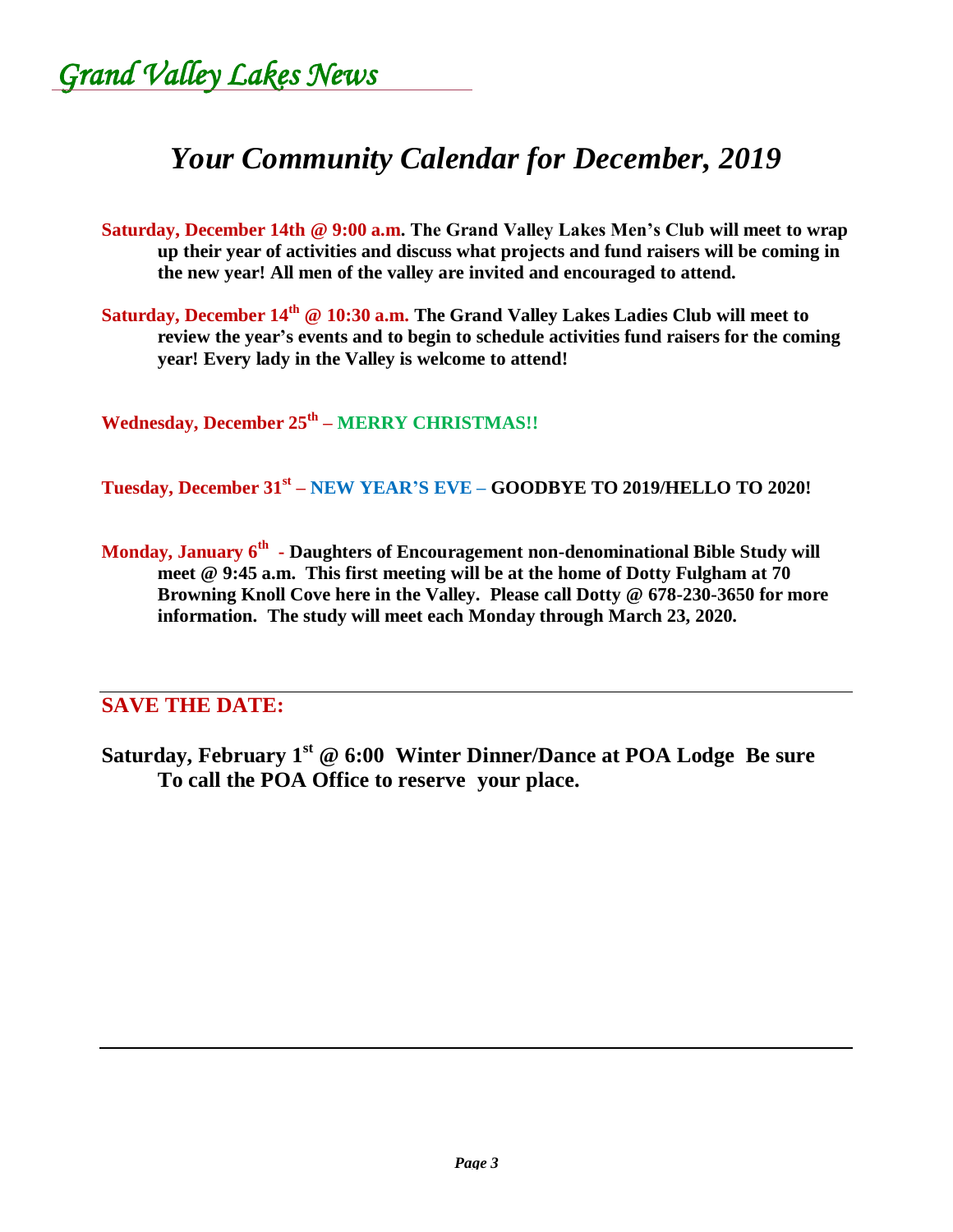## **WINNER, WINNER! YOU CAN SHOOT YOUR CHICKEN DINNER!**

The Grand Valley Area Volunteer Fire Department sold tickets for a chance to win a Henry Golden Boy .22/S/L/LR rifle valued at \$500.00.

The drawing was held on November  $8<sup>th</sup>$  at 10:00 A.M. at the Fire Station.

The winner was Mr .John Houser of Grand Valley Lakes!

While Mr. Houser is a sportsman, golf is more his game and he stated that he would not be hunting that chicken or turkey dinner!

Congratulations!!

By the way, John only bought one ticket!

Thank you to everyone that participated!



# On The Square Gallery and Gifts

109 North Main Bolivar, TN 38008

Phone: 731-403-0002

### Owners: Deborah Turner Brasfield

Showcasing Local Art, Handcrafted Gifts, New & Vintage Gift Items, Decorative Items for Your Home

*(a Grand Valley Lakes resident run business)*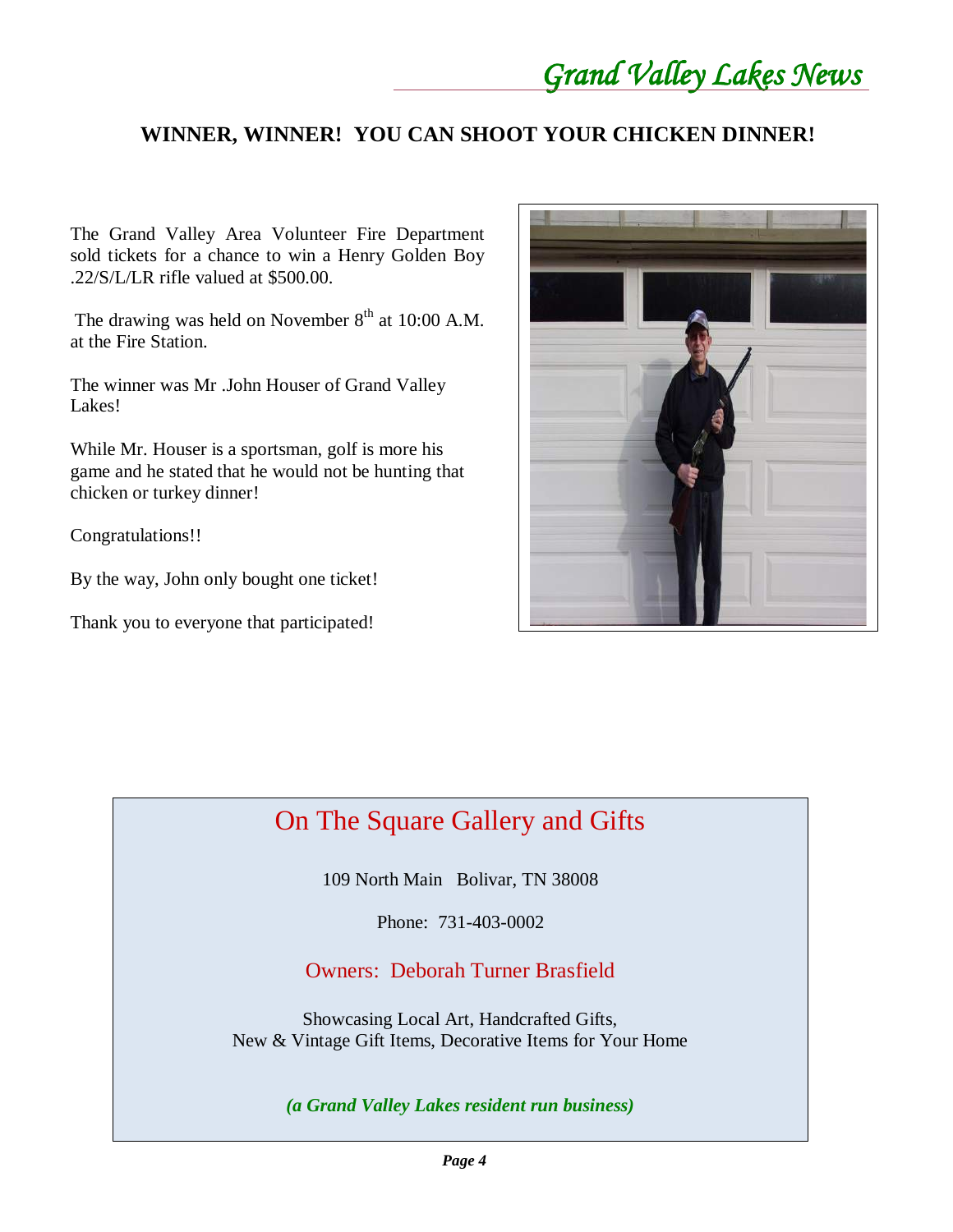### **Did you know……**

According to Coca-Cola, Santa used to look a lot less jolly – even spooky. Google early images of Santa to see what I mean. It wasn't until the beverage company hired an illustrator named Haddon Sundblom in 1931 to create images of Santa for magaine advertisements that we got the warm and friendly Santa we know today.

According to legend, we hang our stockings by the chimney with care thanks to a poor man who didn't have the money for his three daughters' dowries. Generous old St. Nick (remember that is his trademark!) dropped a bag of gold down their chimney one night, where the girls had hung their stockings to dry by the fire. That's where the gold ended up, and allegedly how the tradition began.

Turns out, we didn't originally go dashing through the snow for just Christmas. James Lord Pierpont wrote a song called "One Horse Open Sleigh" and performed it as his church's Thanksgiving concert originally. Then in 1857, the song was re-published under the title it still holds today, and it eventually became one of the most popular Christmas songs.

Nine days before Christmas in 1965, the two astronauts aboard Gemini 6 sunddenly sent an odd report to Mission Control that they saw an "unidentified flying object" about to enter Earth's atmosphere, traveling in the polar orbit from north to south. They interrupted the tense repor with the sound of "Jingle Bells" with "Wally" Schirra playing a small harmonica and accompanied by Tom Stafford with a handful of small sleigh bells they had smuggled aboard for that very occasion.

If you have ever watched Clark Griswold try to decorate his house in "Christmas Vacation" (or any number of other hoiday mishaps), it probably doesn't come as much of a surprise that Christmas decorating sends almost 15,000 people a year to the ER.. In fact, the Consumer Product Safety Commission estimates that 14,700 people visit hospital evergency rooms each November and December from holiday related decorating accidents. Please, be careful when you're decking those halls!

--From Good Housekeeping – 25 Interesting Christmas Facts You Probably Didn't Know Before This Second



### **This issue of the Grand Valley News is sponsored in part by the Grand Valley Lakes Men's Club.**

The Men's Club is a hardworking, fun-loving bunch of men who meet every second Saturday of each month at 9:00 a.m. at the POA Lodge. These members have quickly become a creative force and a work force within our community.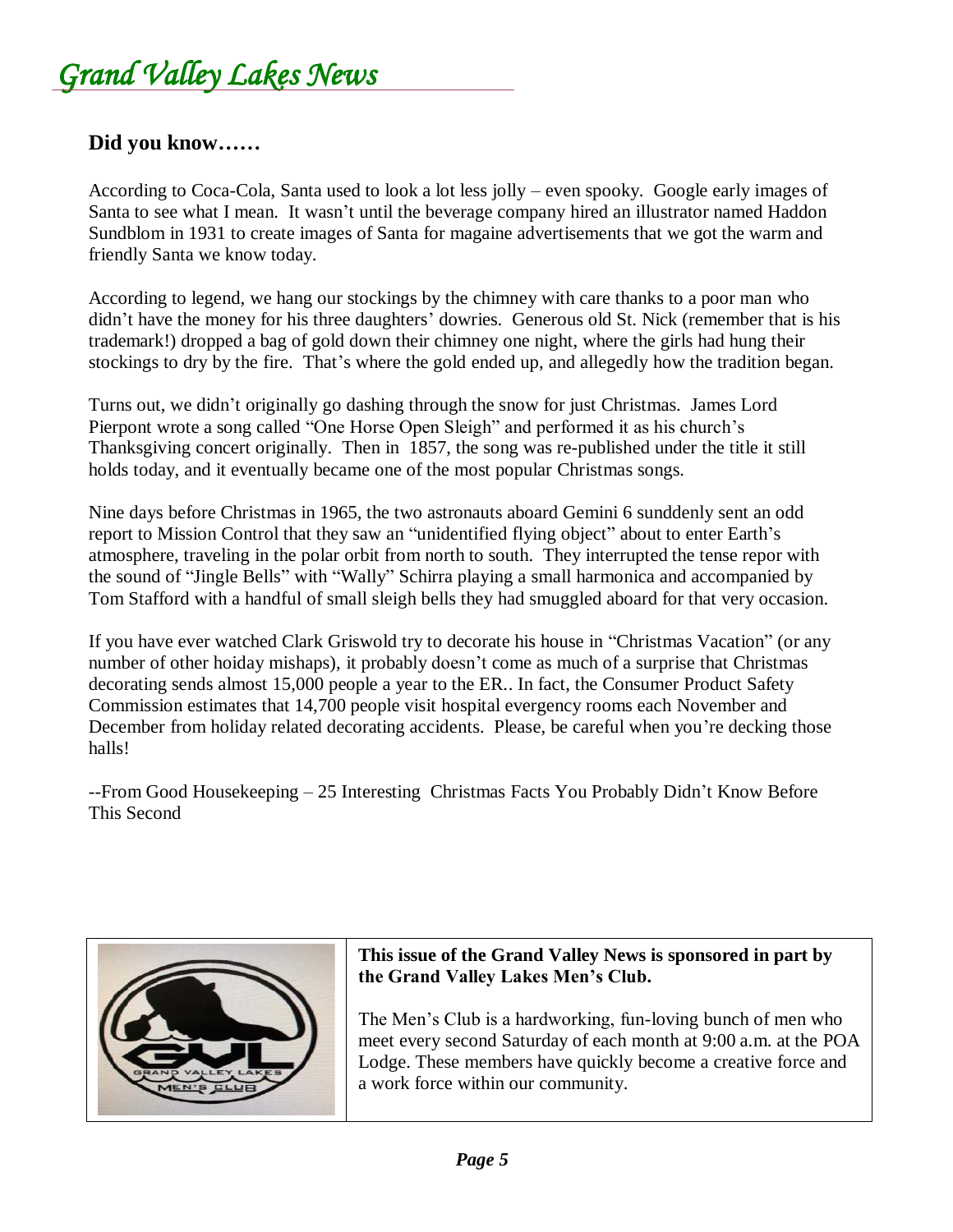### **Outbreak of vandalism in our community....**

Please note all of the new signs in our community. Add class and good looks to GVL don't they? It's obvious these cost a large sum of money. They also required many, many man-hours of volunteer work on the part of men's club members to build them. It required just a few minutes for some unappreciative vandal(s) to damage them!

How about strewing just delivered resident mail in the street? Yes, it's been happening. Are you aware that's a Federal crime? I really don't think the feds care if the vandal is a juvenile.

I constantly hear residents moaning about amenities. We, as a community, spend considerable money and hours of labor repairing damage to the beach restrooms. The men's Club had volunteers repair all of the children's play equipment and rebuild the picnic shelters just this past year. Recent vandalism damaged the restroom doors and plumbing.

There have been some other minor acts of vandalism. Damage in these cases has been somewhat minor but bothersome nonetheless.

Since I started and publish this newsletter I pretty much can say what I please. If you don't like it, simply don't read it. I'm adding my phone and e-mail. If you wish to respond, have a go at it.

Here's my personal opinion on this situation. Any resident of Grand Valley who finds it necessary to deface or damage things in our community, MOVE! We don't need you and I, for one, don't want you here!

We have a solid minority of residents who participate in community activities, service, and improvement. If you are in the non participating majority, would you at least keep your eyes open and if you see something, say something? It IS your community too! Want to join us in our efforts to improve our community? You are needed and welcome. Just show up! If crime, vandalism or squalor doesn't bother you, move to Memphis. They got just what you need.

The Men's Club invited all male members of the community 12 years or older to join them in community activities. This was advertised in the newsletter AND I personally handed a written invitation to each male student as they got off the school bus. NOT ONE bothered to join. Hey, Dad, maybe you could show a little civic leadership by joining, participating and bringing your son?

Board of Directors, PLEASE take the strictest path to correction you can take! Repayment for damage and even some jail or juvenile detention. Stop and think. If we allow these acts to slide, we have NOT done the responsible party a favor. In fact we do them a disservice that could have a detrimental impact on their entire remaining life.

These are my beliefs. I have not discussed them with and to my knowledge aren't the views of any other GVL resident.

Submitted by Bill Stone, Publisher

901-626-6922

billstone36gvl@aol.com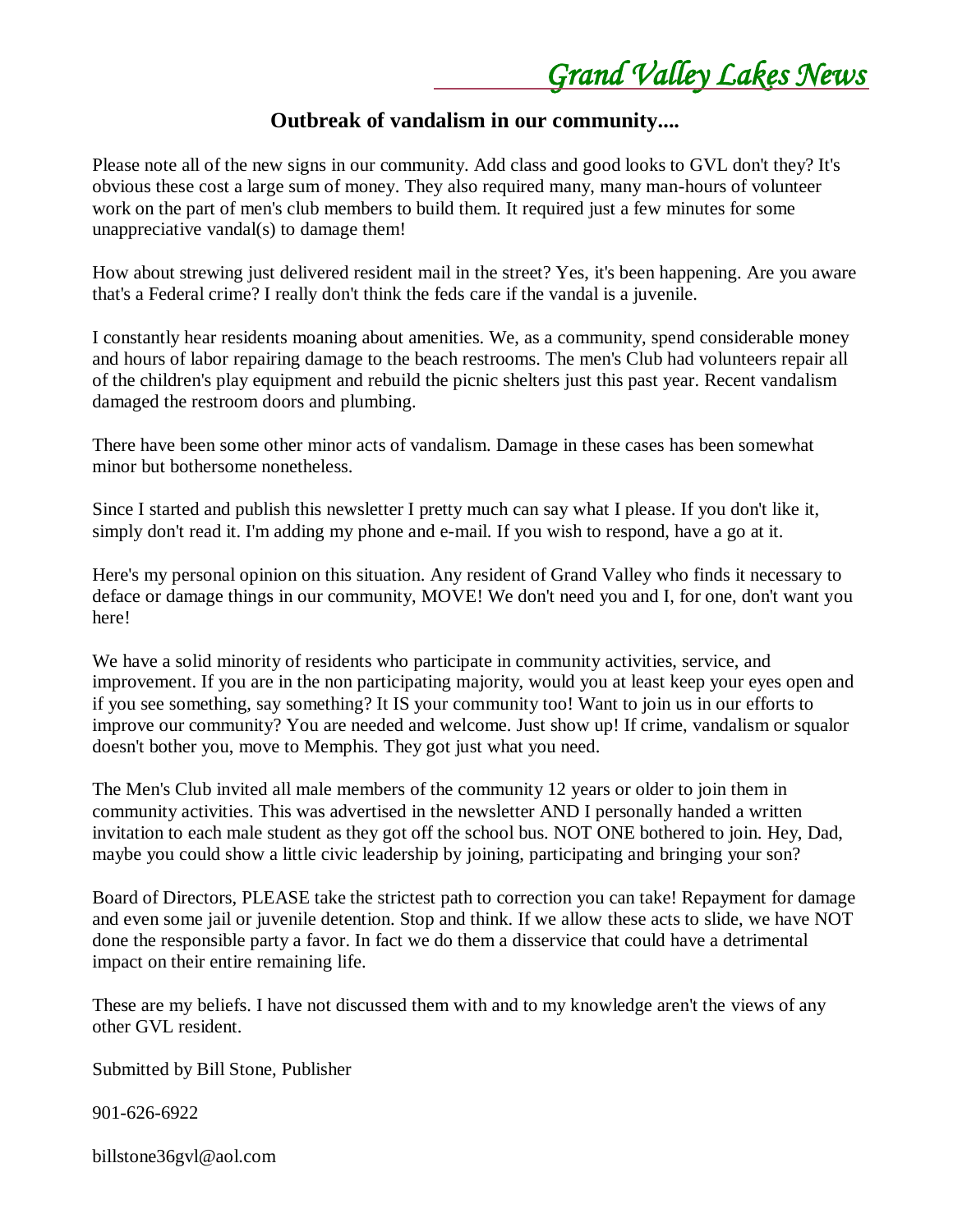

### **Grand Valley Lakes Clean-Up Day!**

On our Clean-Up Day Anne Castleman baked pies, muffins and breads to sell on our Clean-Up Day. The proceeds were donated to the Grand Valley Area Volunteer Fire Department. This lady baked all of these goodies that were sold. Her efforts produced a whopping better than \$150 donation! See what we could each do if we tried? THANK YOU, Anne!



The Ladies planned their effort. They split into pairs and were assigned particular streets to clean.



The men gathered for sausage gravy and biscuits before planning their day. They divided into groups to patrol for larger debris. These guys work hard but always on a full stomach!

Jean Harrison and Nancy Scott worked well off the roadway picking up litter.

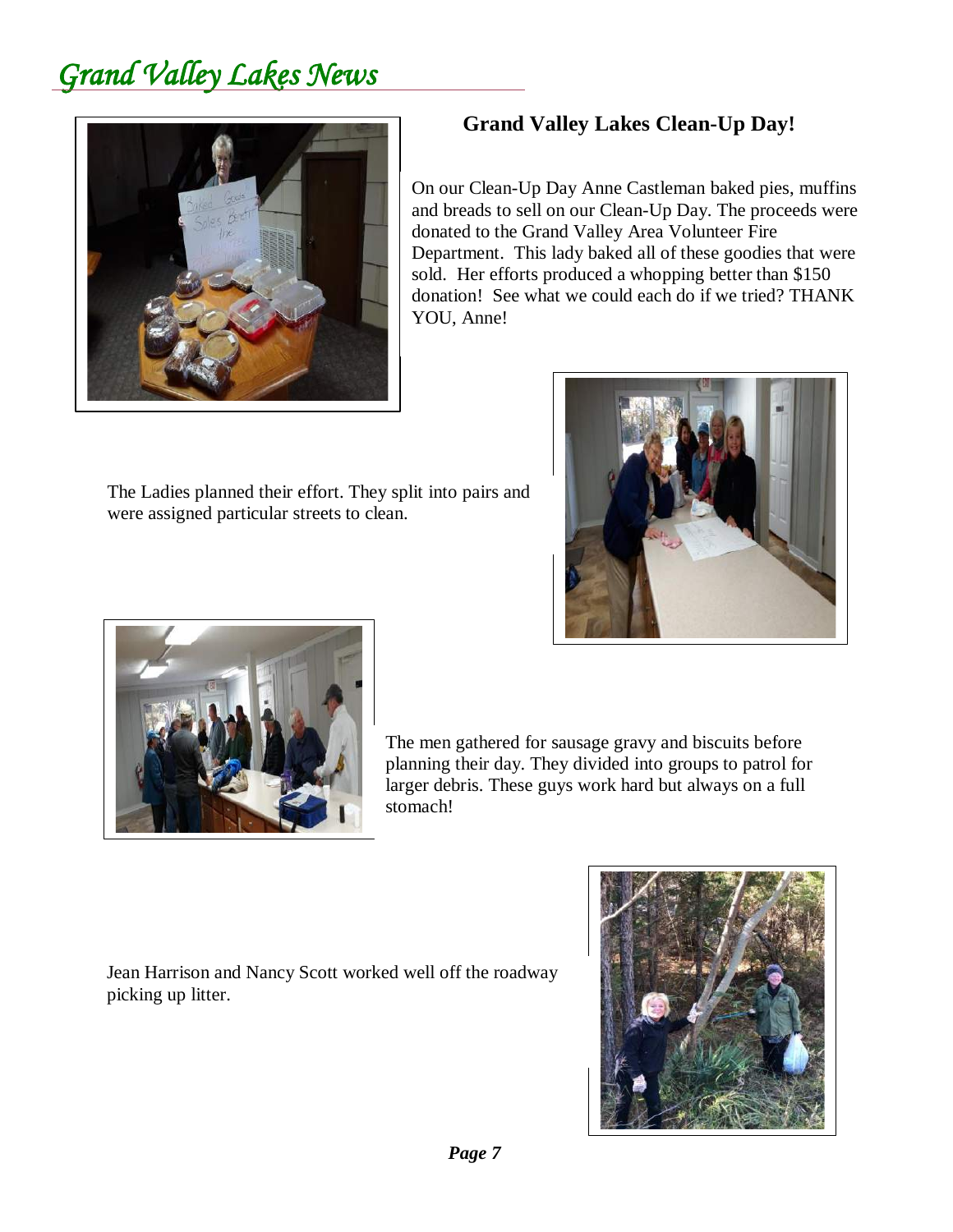

### **For the Grand Valley Lakes Children**

#### **THE LEGEND OF THE CHRISTMAS TREE**

**By Lucy Wheelock**

**Two little children were sitting by the fire one cold winter's night. All at once they heard a timid knock at the door, and one of them ran to open it. There, outside in the cold and the darkness, stood a child with no shoes upon his feet and clad in thin, ragged garments. He was shivering with cold, and he asked to come in and warm himself.**

"**Yes, come," cried the children, "you shall have our place by the fire. Come in!" They drew the little stranger to their warm seat and shared their supper with him, and gave him their bed, while they slept on a hard bench. In the night they were awakened by strains of sweet music and, looking out, they saw a band of children in shining garments approaching the house.**

**They were playing on golden harps, and the air was full of melody. Suddenly the Stranger Child stood before them, no longer cold and ragged but clad in silvery light. His soft voice said, "I was cold, and you took Me in. I was hungry, and you fed Me. I was tired, and you gave Me your bed. I am the Christ Child, wandering through the world to bring peace and happiness to all good children. As you have given to Me, so may this tree every year give rich fruit to you"**

**So, saying, He broke a branch from the fir tree that grew near the door, and He planted it in the ground and disappeared. And the branch grew into a great tree, and every year it bore wonderful golden fruit for the kind children.**

**\*From: For the Children's Hour."**

*Submitted by Dotty Fulgham*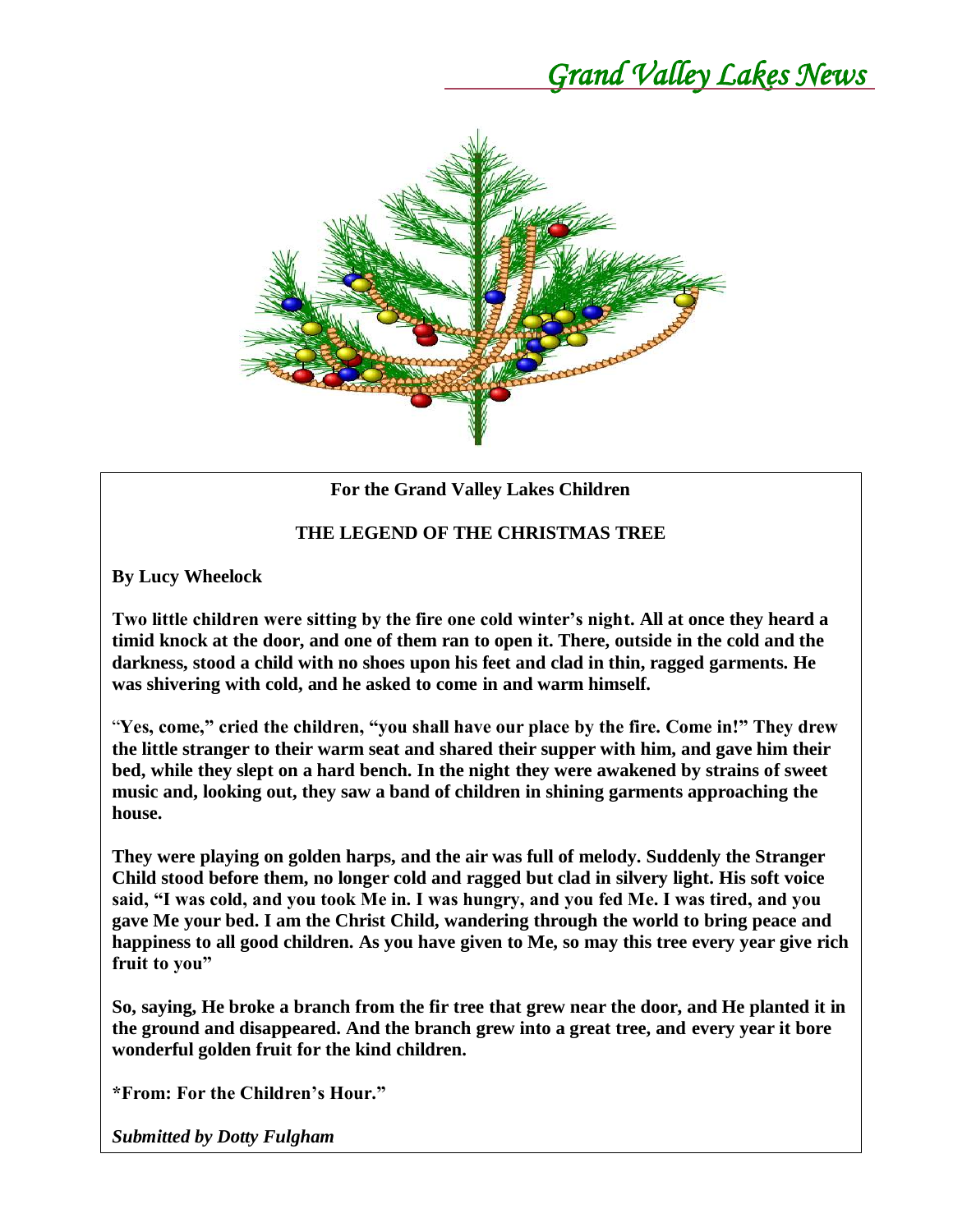*Grand Valley Lakes News* 

### **It's Beginning To Look A Lot Like Christmas!**



You can always count on Ruthie Fink and family to add color to the holiday season season!! Thank you, Ruthie, for submitting this. The December edition was published before many folks had decorations up so we will have more pictures in January.



Merry Christmas Grand Valley Lakes!!

A big thank you to Larry and Linda Johnson for decorating the trees at the front entrance!!

Beautiful Job!!

### *COMMON GROUNDS* **"Uncommonly good coffee and more!"**

**Come in for coffee or tea and stay for a meal around our table!**

**313 West Market St. Bolivar, TN 38008 Phone: 731-212-3030**

**Hours: 7:00 a.m. to 5:00 p.m. Monday through Friday 8:00 a.m. to 4:00 p.m. Saturdays**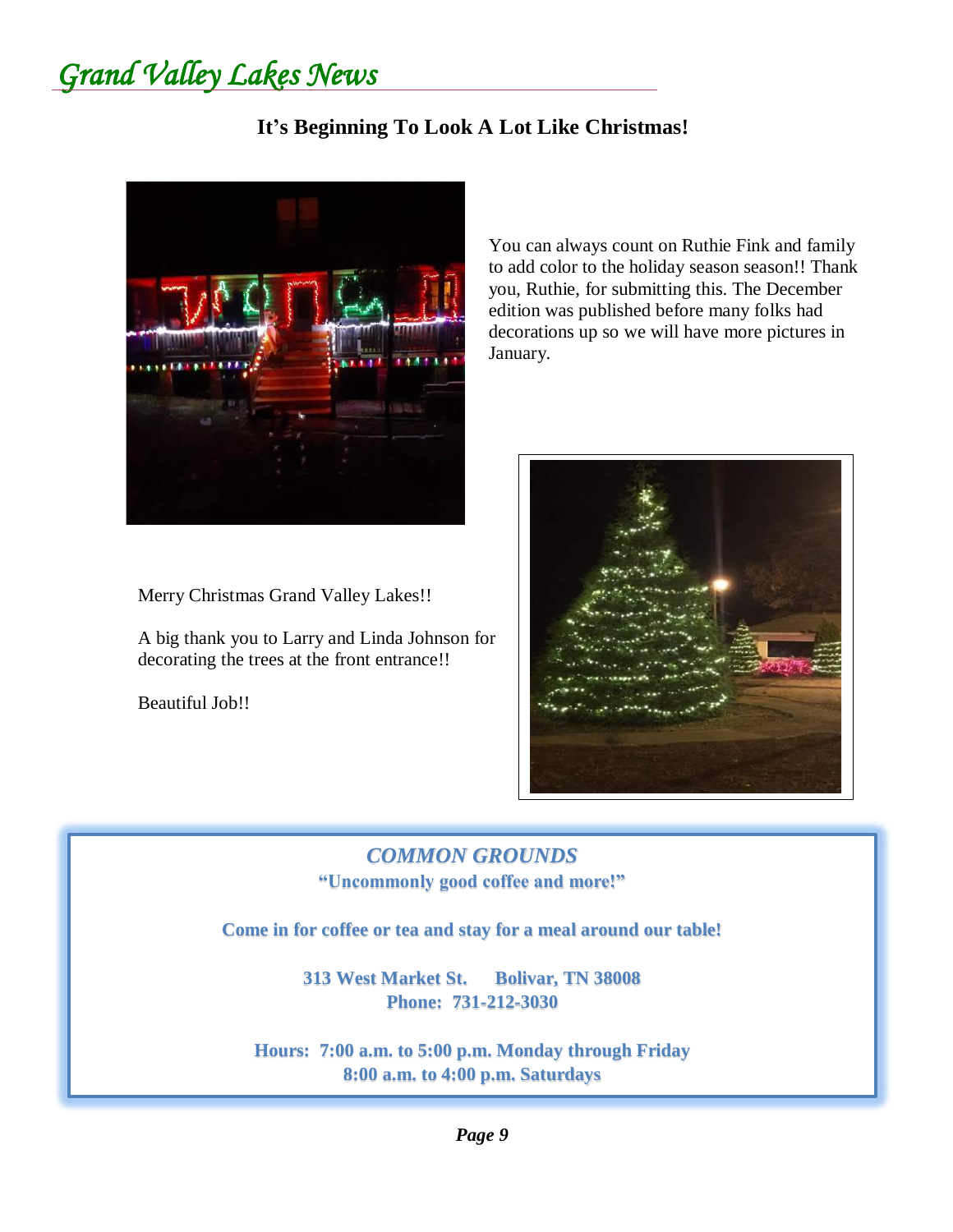### **Hospital Wing Visits Grand Valley Lakes**

On Saturday, November 9, 2019 the Grand Valley Lakes helicopter landing site was officially used for the first time. The Hospital Wing arrived at 2:00pm in order to survey the pad and the surrounding area, and conduct an orientation with first responders.

The pad is officially recognized as an "alternate Medevac helicopter landing site" because it is not certified by the Federal Aviation Administration. Certification is very costly and not required for most helicopter operations, including Medical Evacuation (Medevac.) The new landing site was constructed because the old site was too small and had unacceptable obstructions to many approach paths. It also was located on property not owned by the POA.

Arriving to conduct the orientation were Hospital Wing membership coordinator Christy Chandler, Pilot Marc Fiedor, and paramedic Dustin Mckeel. The aircraft that was brought in is based in Selmer and is only a 10 minute flight away, which means a rapid response. On hand for the orientation were Jim Gehringer, POA Board member and project lead, Grand Valley Lakes Area Volunteer Fire Department Chief Tom Wein, GVL Security manager Keith Clanton, and local EMS members. A few residents came out to observe the event.

The Hospital Wing is a Mid South based air ambulance service and provides emergency air lift and inter-hospital transfers 24 hours a day, every day of the year. Airlift for Hardeman county residents is provided at no cost to the residents due to an agreement between the county and Hospital Wing. Visit their website to learn more about their mission and services provided [https://www.hospitalwing.com](https://www.hospitalwing.com/).

GVL and area residents should rest easier knowing that a hospital is much closer due to the Wing and our new landing site.







*Page 10*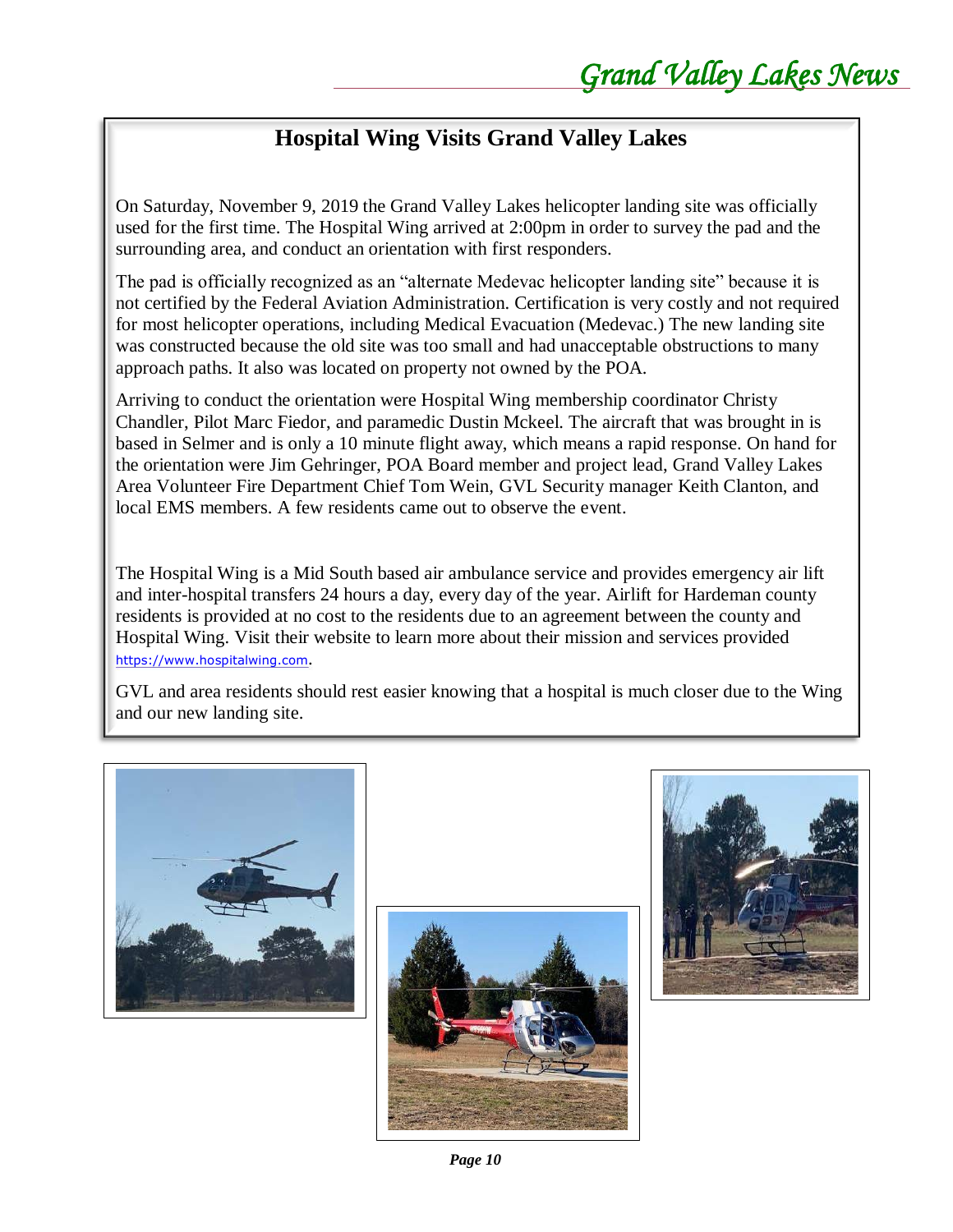*Grand Valley Lakes News* 

### **New Men's Club Project Underway...**

Be on the lookout for another improvement in the appearance and updating of our community brought to you by the Grand Valley Lakes Men's Club!

New street signs for all of the intersections along Grand Valley Drive have been ordered, received, and are being erected! Club President George Harrison could use a little help with that task. No doubt the regular members will be stepping up but if you are proud to be a member of the GVL community we would like to have you join us in the effort. Call George at 901-233- 8236 and volunteer a few minutes of your time!

As you can see by the attached photos, the improvement is indescribable!



Out with the old!!! About time isn't it? The current signs were put in with the founding of our community and we sure got our money's worth! Faded, peeling, broken, leaning, unreadable and GONE!!

In with the new!!! Neat, tidy, readable! The Men's Club ordered signs to cover intersections on Grand Valley Drive. A continuation of replacements throughout the Valley will no doubt be a future project of the Club.





### **FOR SALE.....**

2016 Ford Flex SE, \$16,000, 76,700 mostly highway miles, regular maintenance, will transfer warranty. Black carpet and dash. Power driver seat. Automatic on console. Back-up camera. Rear controls for heater. Hitch for light towing. Appx 24 mpg.

**Call for appointment: 901-652-7517.**